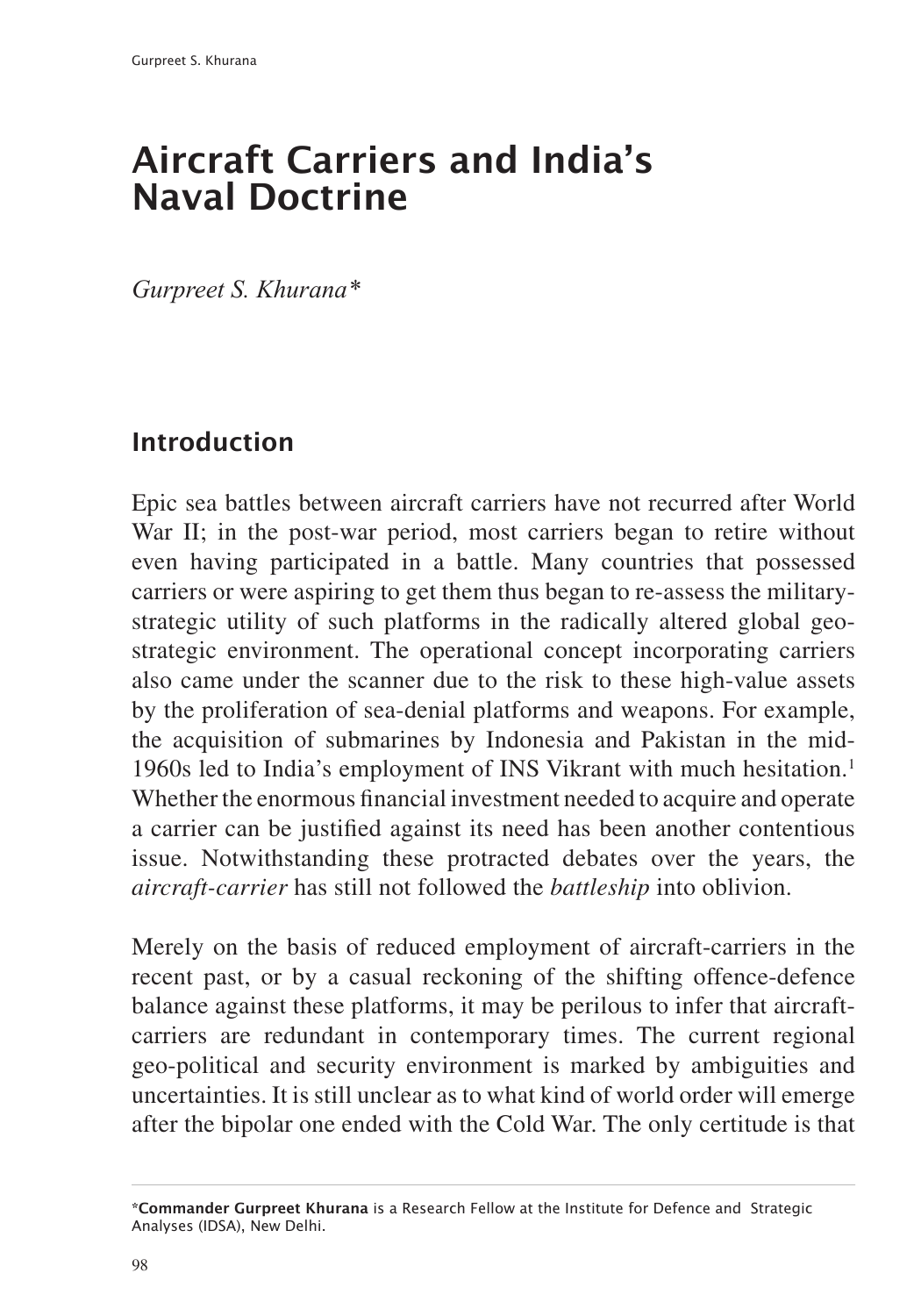the process will involve substantial geo-political competition wherein the possibility of military conflicts, albeit of short duration, cannot be discounted. Furthermore, given the shifting global focus to the Indian Ocean-Pacific Ocean (from the Pacific-Atlantic combine), the competition is more likely to manifest in this region. Coupled with India's expanding vital interests, such a regional environment may necessitate a carrier capability. This paper aims to examine this need and assess the related operational-level and tactical aspects of carrier operations in the Indian context.

#### Strategic Imperatives

The Asia-Pacific is largely a maritime-configured region. Therefore, there is much rationale for a regional power like India to possess a carrier capability. Even if India could obtain access to extra-territorial air-bases for use by its land-based aircraft, it may not be prudent to factor such bases, since these may not be made available in the most critical occasion due to geo-political factors. There are numerous possible scenarios wherein a carrier capability would be indispensable; some of them are as follows:

- In Support of Land Battle: The concept of using a carrier to support a continental war is not alien to India. During the 1971 operations for liberation of Bangladesh, the aircraft onboard INS *Vikrant* was employed very successfully to strike strategic targets deep inside the erstwhile East Pakistan. It is important to note that as long as much of India's land boundary (stretching from northwest to north-east) remains disputed, the potential of a border conflict, and thereby the likelihood of such a need, will persist.
- **Security of Sea-Lines of Communication (SLOC):** In the event of a military conflict, a carrier is the only naval asset that can provide a comprehensive protection to merchant shipping carrying strategic commodities to India. The Indian naval chief recently expressed apprehensions on the future vulnerability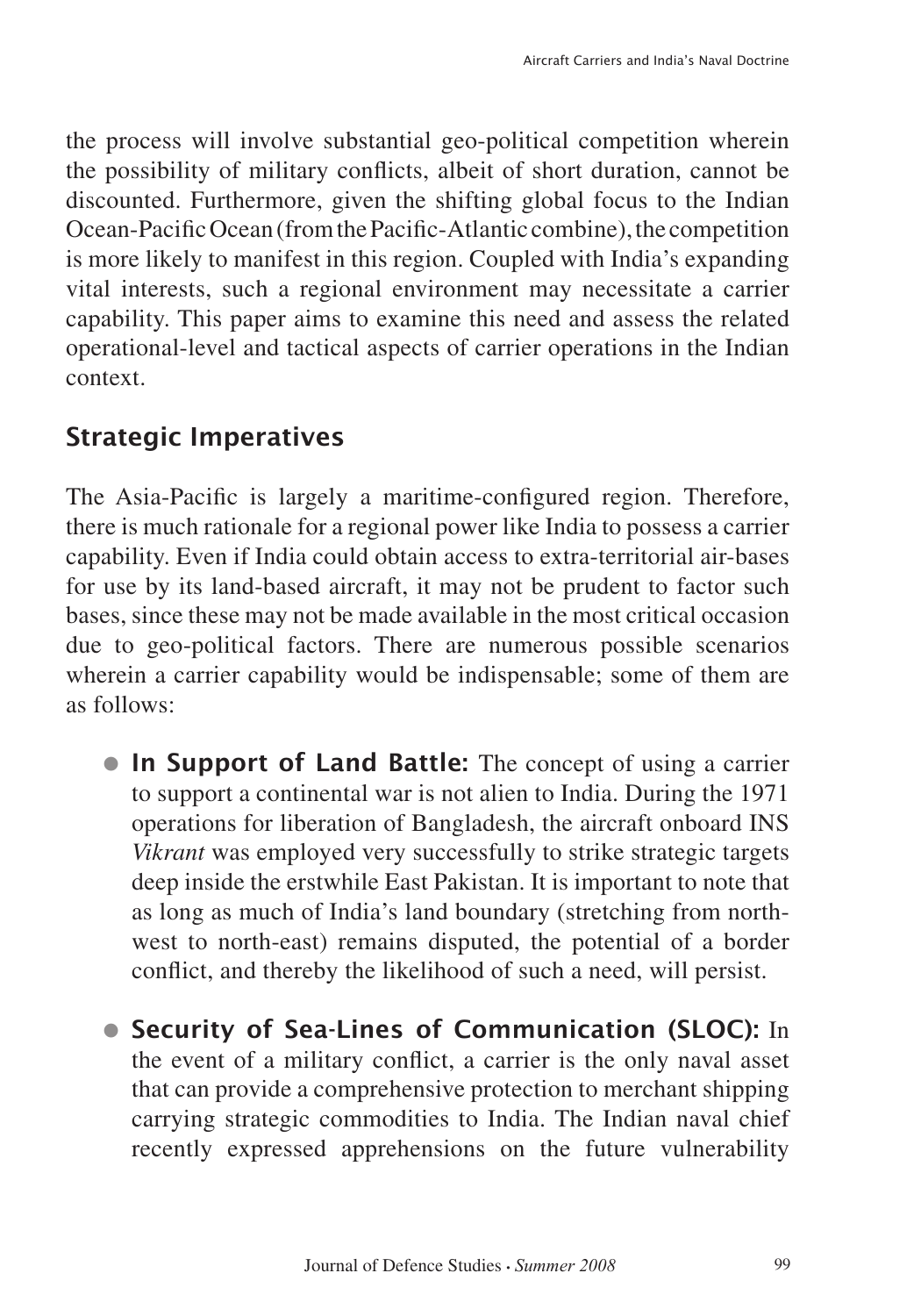of energy imports through the Strait of Hormuz due to China's strategic "foothold" in Pakistan's Gwadar port, as part of its overall "String of Pearls" strategy.<sup>2</sup> Like Gwadar, many other locations ("pearls") in the Indian Ocean littoral dispersed along the arterial shipping routes bear a similar potential. Owing to the ongoing diversification of energy sources away from the Persian Gulf area, these distant SLOCs are also assuming strategic significance for India.

- Maintaining Influence in IOR: India's security is directly linked to and closely enmeshed with that of the Indian Ocean and the adjoining littoral region (IOR)—the area of its primary strategic interest. The Chinese "pearls" in the Indian Ocean, besides addressing Beijing's strategic vulnerability in terms of its energy imports is likely to be aimed at "displacing" India's influence in the IOR. A possible Chinese politico-military intervention in the region will seriously impinge on India's security. In that sense, a carrier can best bestow on India a capability to maintain its influence in these waters and achieve a strategic "dissuasion" against any inimical extra-regional power.
- **Safeguarding Vital Interests Overseas: Carrier aviation** will enable India to safeguard its strategic interests overseas, not only in the IOR but also beyond. India's economic/strategic stakes are conspicuously increasing in Afro-Asian states, many of which are plagued by political, socio-economic and ethnic instabilities. Besides, many Indian citizens are working in these countries, and past events have amply demonstrated how their lives and property can be jeopardised. New Delhi will need to safeguard these interests in conjunction with the host nations. When the operational situation so warrants, it may be preferable to carry out precision air-strikes to "soften" the target before inserting ground forces, since to do otherwise may lead to avoidable casualties. The Gulf wars conducted by the US are instructive in this regard. Even if its own interests are not directly endangered, India may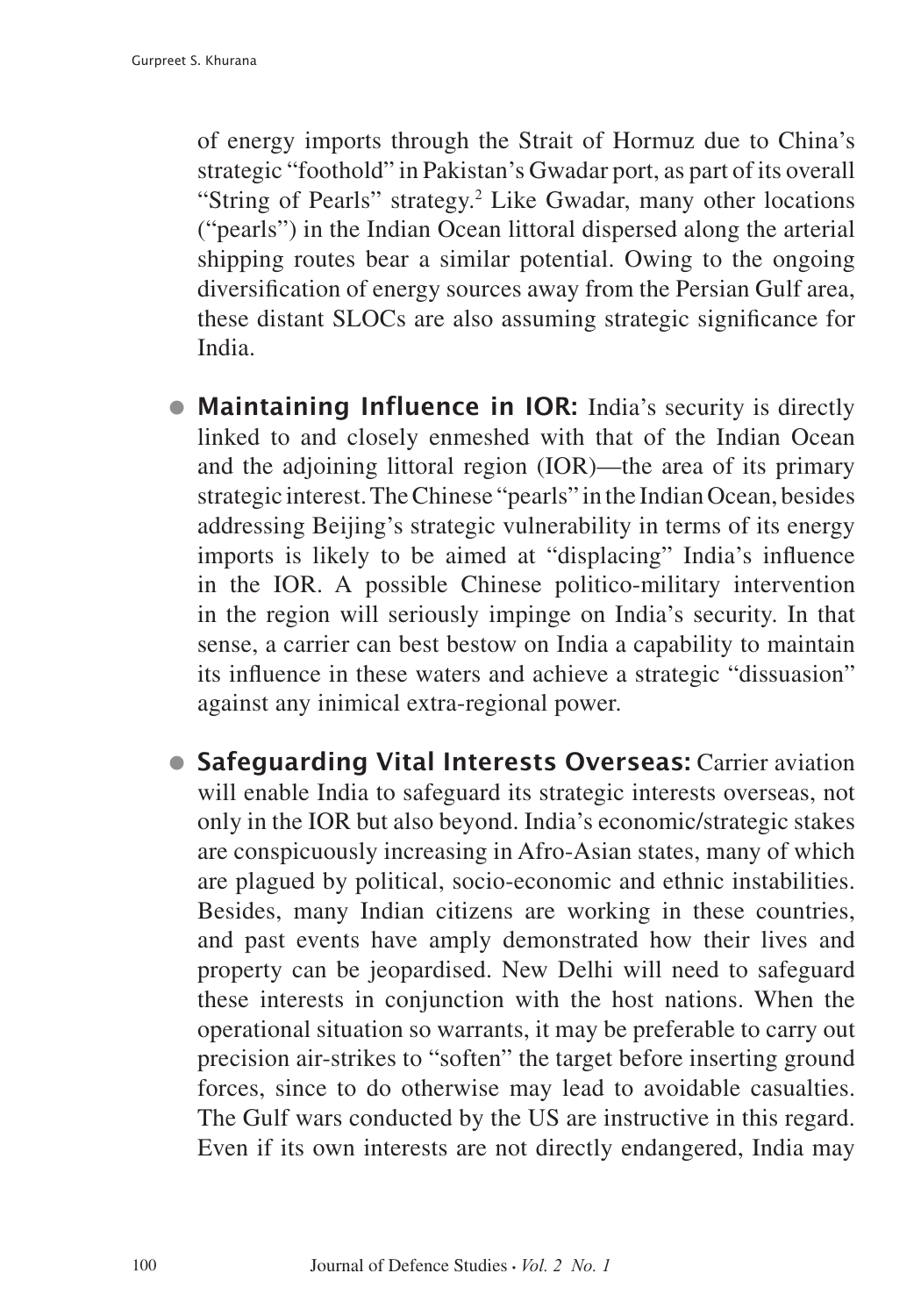need to meet its international obligations by participating in a peace-enforcement operation under the aegis of the UN.

- **Security of Island Territories:** Integral naval aviation is essential for defence of India's far-flung island territories, particularly the Andaman and Nicobar Islands (A&N) that lie more than 1,000 km from the Indian mainland. These islands are also extremely vulnerable due to their geographical spread, and the fact that most of these are uninhabited. The possibility of foreign military occupation or claim may be unlikely in the foreseeable future, but cannot be ruled out altogether. The take-over of the Falklands Islands by Argentina was also considered a remote possibility until it actually occurred in 1982. By all indicators, high-value naval/air assets are unlikely to be based in the A&N Islands. This makes the aircraft carrier indispensable, even as a deterrent.
- Non-military Missions: Although the concept of a carrier is essentially centred on its military role, such a platform would substantially increase India's operational options to respond to a natural disaster in the regional seas or littoral. While it has begun inducting large sealift platforms with integral helicopters like the INS *Jalashwa* Landing Platform Dock (LPD), a disaster of a large magnitude may necessitate the employment of a carrier. Akin to a floating city, a carrier can provide virtually unlimited sealift, substantial airlift and all conceivable essential services ranging from freshwater to electric supply, and medical to engineering expertise. There is an effort to further enhance the usefulness of a carrier for such roles, such as by incorporating a modular concept. It incorporates modular spaces/containers carrying specialised personnel, engineering equipment, medical facilities, etc., which can be rapidly deployed for specific missions.3

Not the least important is the employment of a carrier to fulfil the politico-diplomatic role of the navy. The large platform is an awesome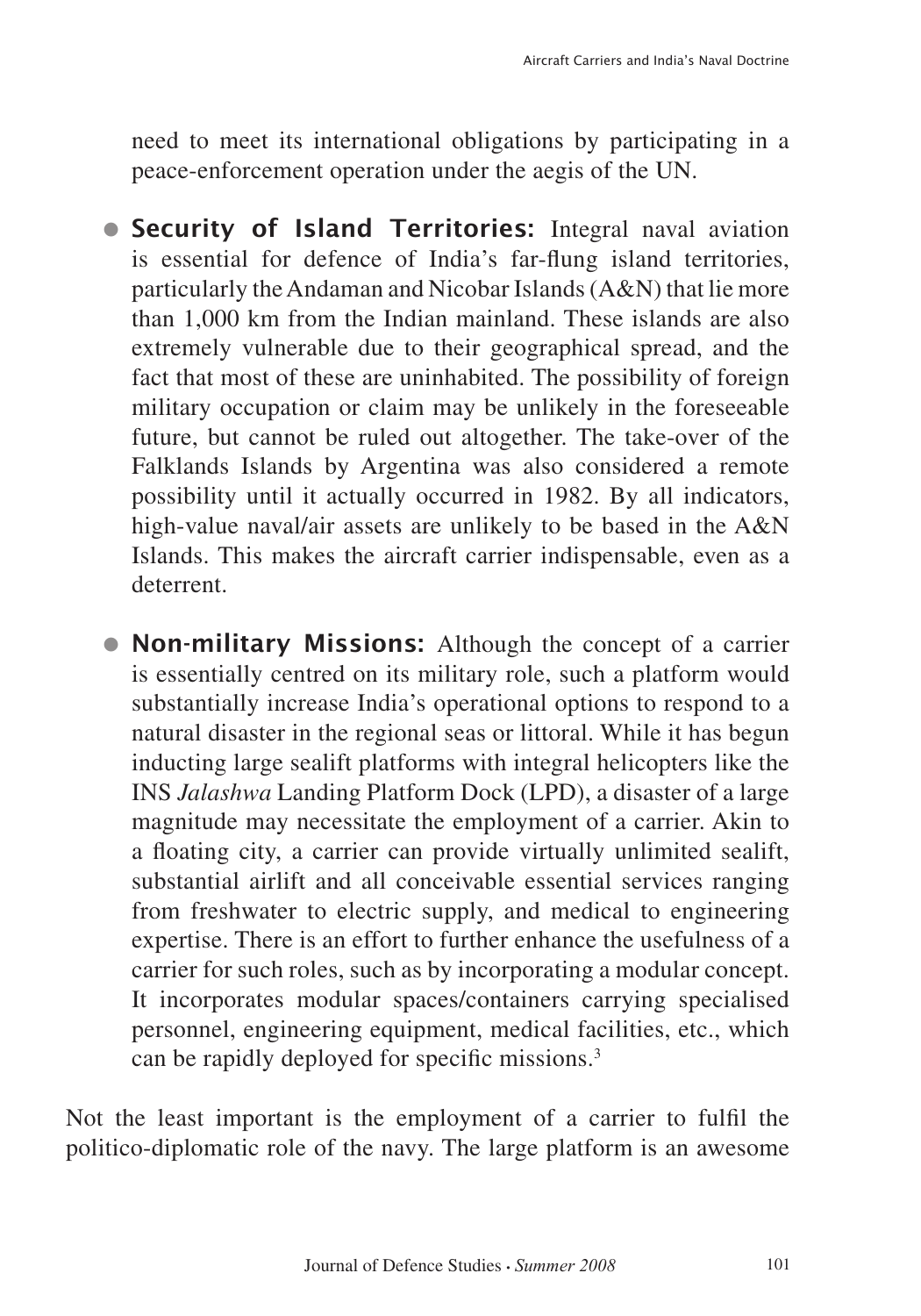symbol of national power. Its overseas missions and port-calls, when used with prudence and in a non-threatening pose, can yield intangible, but substantial, dividends to the country.

#### Air Power: Sea-based versus Land-based

The recent past is witness to quantum advancement in aviation technologies, leading to the induction of "fourth-generation-plus" aircraft by many countries, including India (SU-30 MKI). Their intrinsically enhanced flight endurance is further augmented by in-flight refuelling capability. It may therefore seem that land-based air-power can meet any of the aforesaid strategic objectives, which hitherto necessitated carrierborne air operations. However, the following considerations indicate otherwise:

- Aerial refuelling has its own operational constraints, such as in terms of safety of the tanker-aircraft.
- The "time on task" of a land-based aircraft in the conflict zone would be significantly less than that of its sea-borne counterpart.
- Carrier-borne aircraft are better able to maintain combat efficiency, in contrast to the lengthy transit of land-based aircraft, which would degrade crew efficiency by the time the aircraft reached the conflict zone/ "task" area.4
- Positioning the carrier in close geographical proximity to the conflict zone enables the commander to better monitor the changing operational scenario and execute timely measures.5
- In case of some scenarios like a military conflict across the land border, the targets may lie well within the striking range of landbased strike aircraft. However, employment of carrier-based aircraft will be necessary to present an element of surprise and uncertainty to the adversary.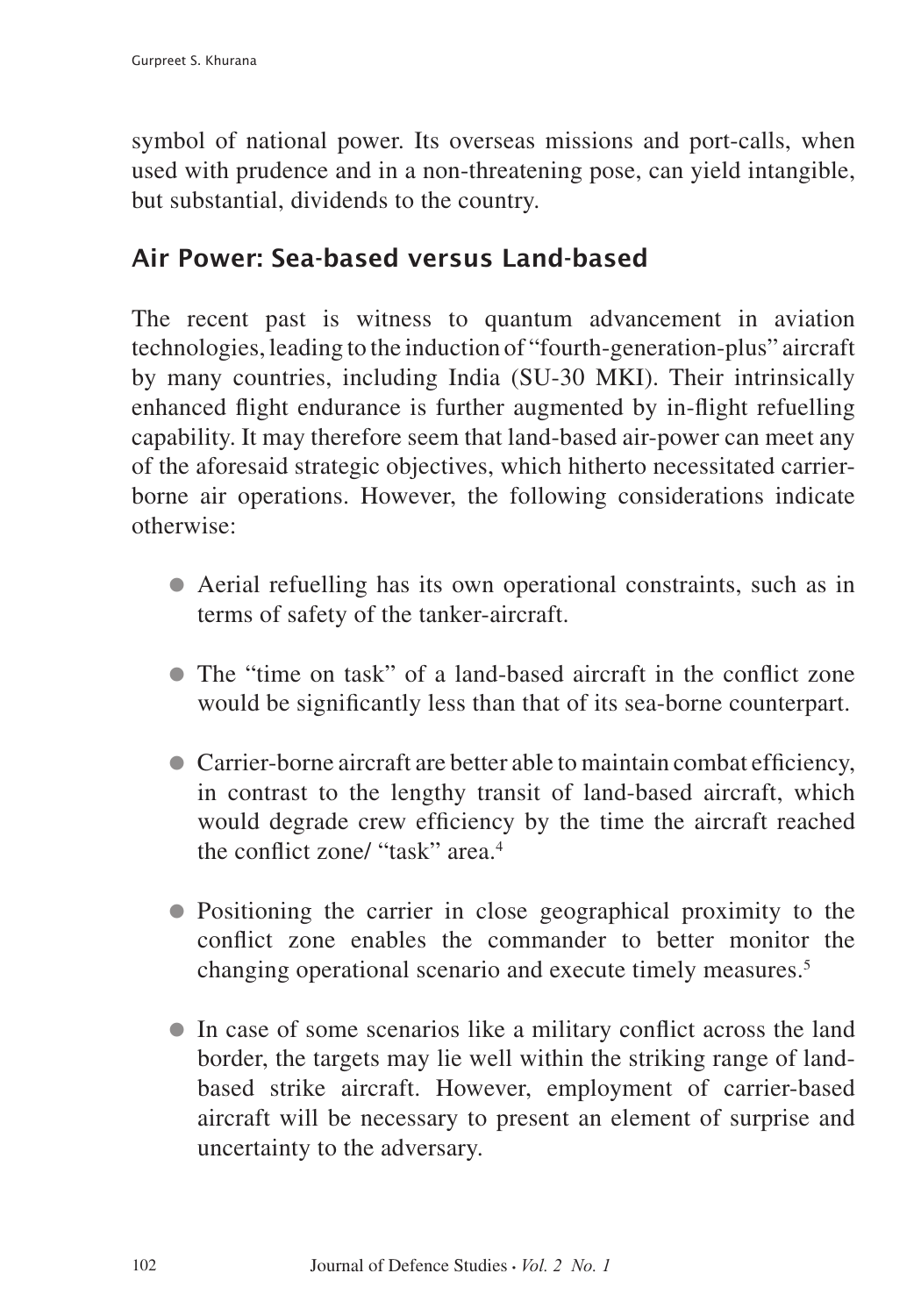- For India to defend its widely dispersed island territories, carrierbased aviation may be a more cost-effective option as compared to land-based aircraft, which would need elaborate supporting infrastructure. Besides the airfield, it will need an air-surveillance radar chain, a fixed anti-submarine sensor network, fuel stores, ammunition depots, and so on.
- In many cases, as compared to an airfield, a carrier is less vulnerable to the enemy's pre-emptive strike due to its mobility.

# The Weak Case Against Carriers

The arguments against a carrier essentially revolve around the increasing operational vulnerability of such a high-value platform, which is bound to be a focal target for an adversary's military strategy during war. It is true that a carrier is more prone to detection today due to the advent of spaced-based surveillance, unlike in the past when it could "hide" in the vast expanse of the ocean. It is also stated that once detected, it is also more assailable to sea-denial forces than hitherto. This assertion may however be too simplistic, and does not reckon the inherent defences of a carrier taskforce. The raison d'être of a carrier is to establish *seacontrol* (including air-dominance) in a sizable area around it, with its precise size being contingent upon the threat perception and the forces at the carrier's disposal. This implies that before a carrier is put to sea, it must be capable of sanitising all possible threats (in all dimensions) in the sea-control area. The case against the carrier also pertains to some specific threats, which are examined and accounted for later.

The hype on insecurity of a carrier largely stems from a larger fear  $-$  if the carrier is lost to the enemy, it would not only severely and irreversibly degrade the nation's military capability, but will also lead to a major symbolic dent to its morale and pride: after all, nowhere in the annals of military history has the loss of a single asset to the enemy, including that of the battleship, ever been so damaging to national interest. The following accounts for the oft-stated arguments against the carrier and their inherent weakness.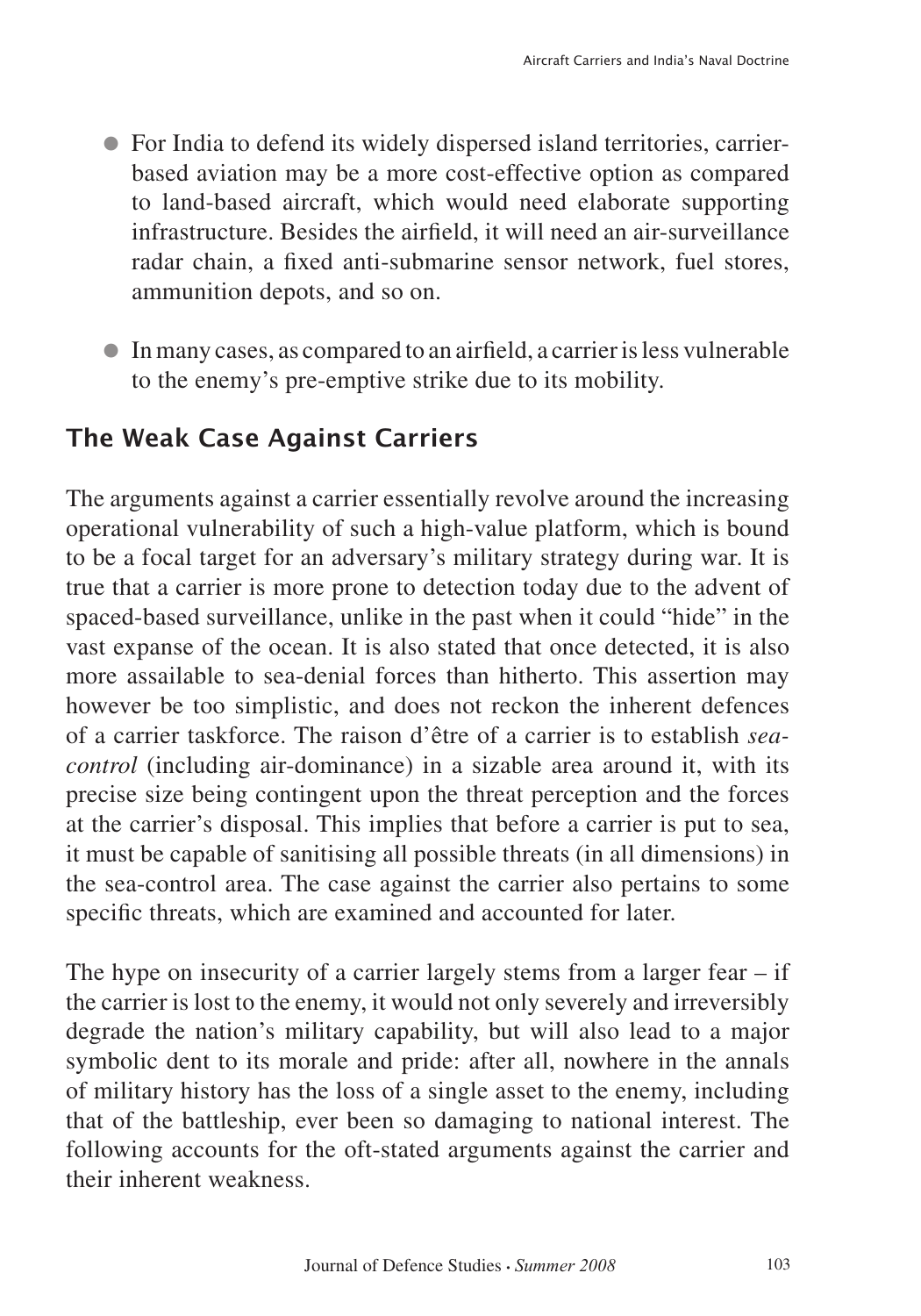# Vulnerability to Anti-Ship Missiles has Increased

The new generation anti-missiles like *Exocet, Harpoon* and *Moskit* are characterised by increasing lethality in terms of their speed; seaskimming flight profile to evade the targets radar; sophistication of its Electronic Counter-Counter Measures (ECCM) to evade ship's "softkill" defences, and so on. However, the technological effectiveness of defence has also increased substantially, almost in tandem with the offence.

Besides, considering that the adversary is likely to resort to concentration of force to "saturate" its defences, tactical doctrines have been reoriented accordingly to bolster the defence. For example, it has now become necessary to destroy the launch-platform before it launches the missile. The platform could be a warship or a maritime patrol aircraft, like the P-3C Orion operated by Pakistan. It could also be a submarine, which is examined later in greater detail. The value of "organic" aviation of a carrier here lies in the availability, at virtually immediate notice, of a means to search and positively identify distant hostile platforms, and thereafter "kill" these, before a missile launch. This makes the carrierborne aircraft in anti-air, anti-ship and anti-submarine roles imperative, to protect not only the carrier and its escorts, but also other units operating in the area.

To cater for the possibility that the destruction of launch platform is not achieved, the many subsequent layers of defence directed at destruction of the incoming missiles are facilitated by the various sensors on the carrier taskforce units, including those of the carrier-borne Ka-31 helicopters that provide a continuous Air Early Warning (AEW) cover.

Furthermore, a carrier's inherent battle-damage resistance is often underestimated. History has shown that large ships are significantly less vulnerable than small ships and can withstand high degrees of damage without loss. Even if a carrier is hit by one or two missiles, this is unlikely to affect even its fighting efficiency, let alone its ability to come back to harbour or to stay afloat.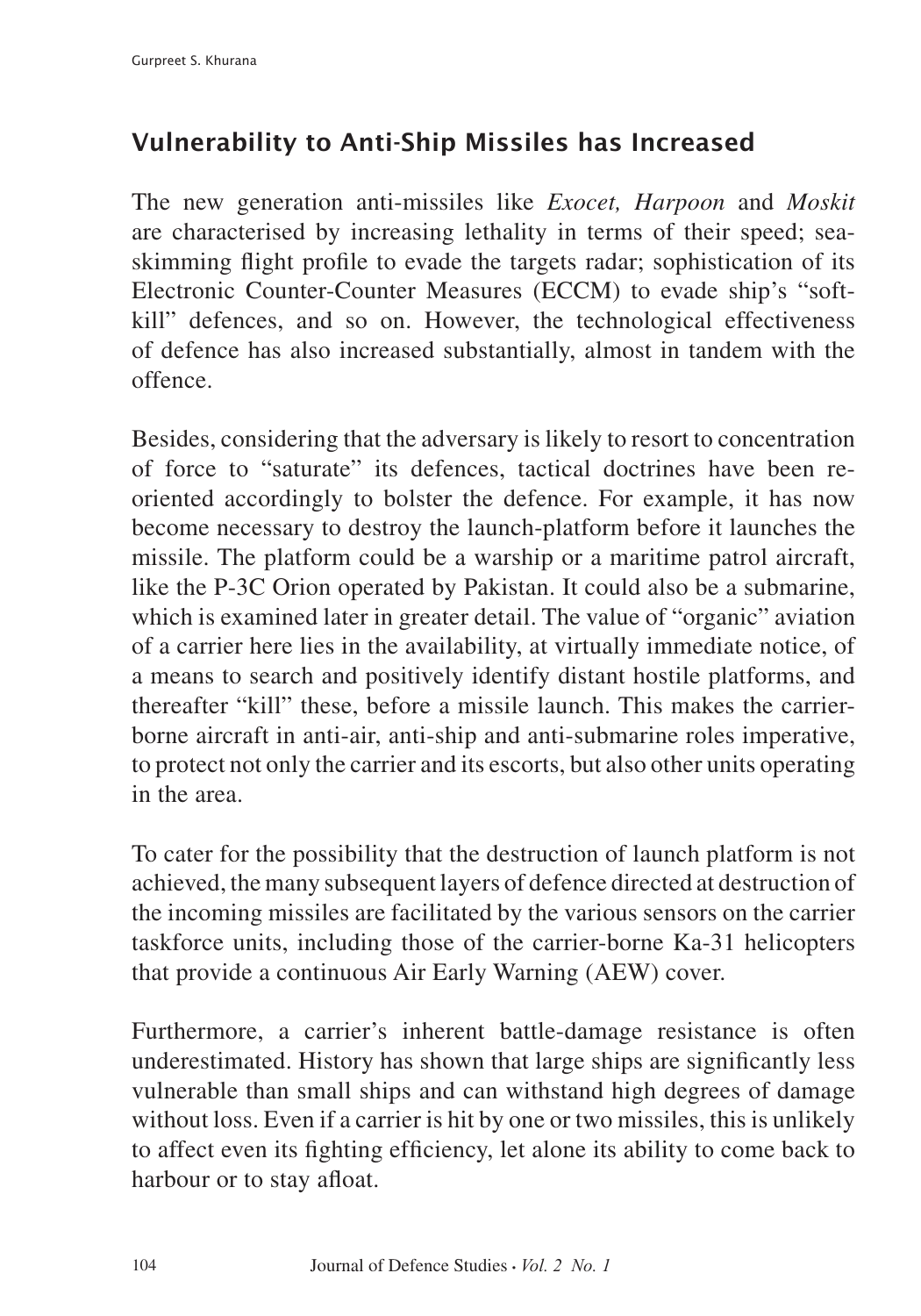### Vulnerability to Submarines has Increased

In the increasing "transparency" of maritime battlefield brought about by space and information technologies, the intrinsic attributes of underwater medium have undoubtedly provided an edge to the submarine. It is however important to note that an aircraft carrier can bring to bear substantial anti-submarine capabilities to prosecute the enemy submarine, much greater than what any taskforce devoid of a carrier can do. According to one account of the 1971 Indo-Pak war, had INS Vikrant (with its Alize anti-submarine aircraft) not been deployed in the Bay of Bengal, the Pakistani submarines would not have been so successful in the Arabian Sea. (One of these sank even INS *Khukri.*)6

The induction of underwater-launched long-range missiles by the submarines of India's potential adversaries has presented a more serious threat. The Exocet (on Pakistan's *Agousta*-class), *Klub-S* (on Chinese *Kilo-class*) and YJ-8-2 (on Chinese Song-class) are capable of striking a carrier at extended stand-off ranges. However, the employment of such capability must necessarily be preceded by precise location of the carrier through the submarine's radar or electronic support measures (ESM). A submarine is severely constrained here, since this would require it to come to the surface/periscope-depth, making it vulnerable to detection and prosecution. Even if it does so, due to the limited height of its radar/ ESM mast, its "horizon" for electronic search/tracking is extremely limited in relation to the maximum range of its missile.

# Ties Down Substantial Forces in Escort Role

It is true that a carrier never sails in a "hostile" environment without numerous consorts in escort role to cater for a multi-dimensional threat. However, the argument that this "ties down" these forces is based on ignorance of the mutual support that carriers and the other ships offer as part of an integrated force. The carrier supports the consorts as much as the consorts escort the carrier, if not more.<sup>7</sup> Besides, a full-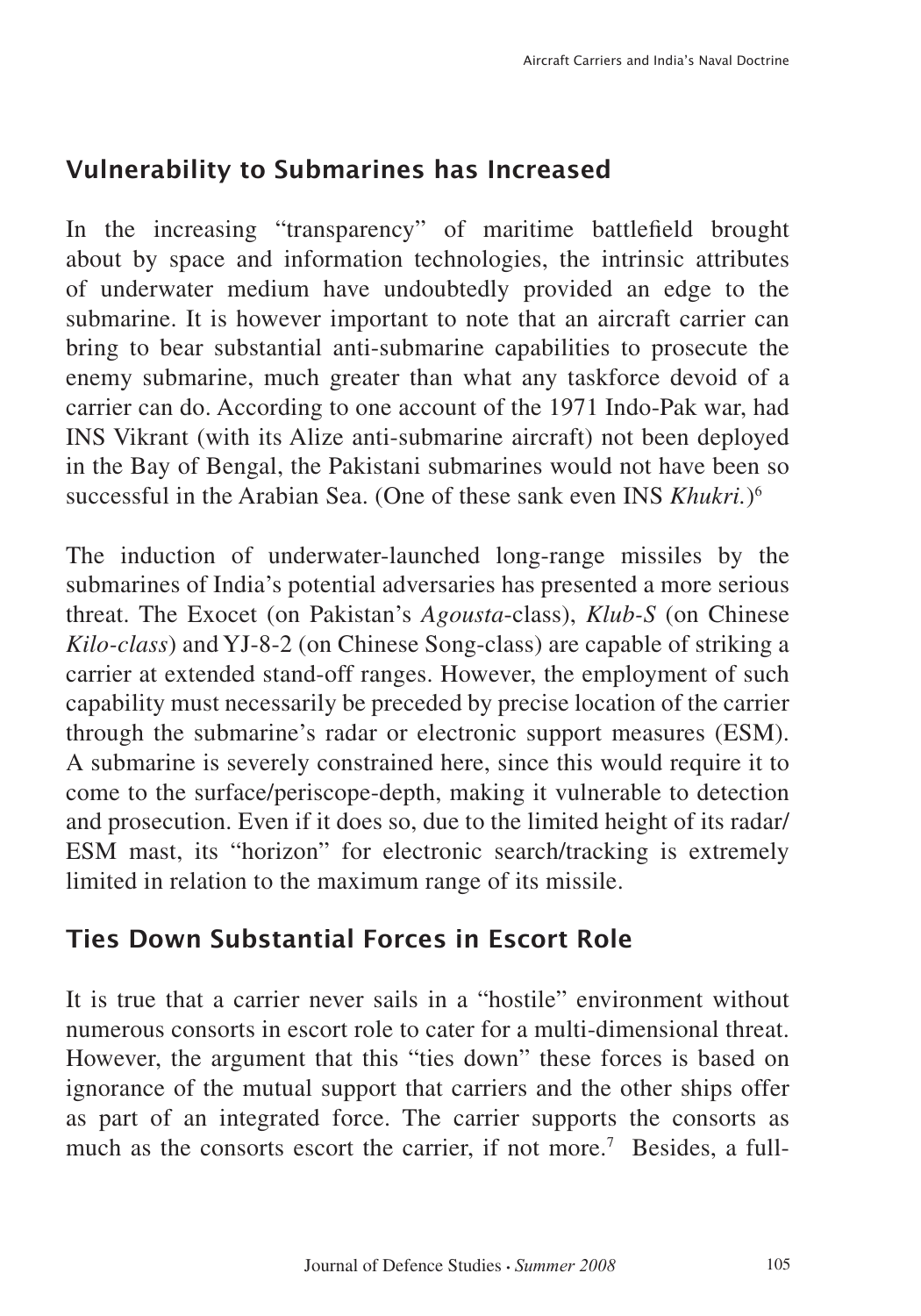fledged protective "screen" around a carrier is not always necessary. In accordance with the prevailing threat scenario, the force commander can exercise his discretion to detach forces for other missions intimated by the shore command.

Besides, the "overwhelming" naval forces being employed for the protection of the carrier could be reduced significantly if the platform possesses adequate weapon-systems. To keep the cost low and have space for larger number of aircraft, this is not being resorted to by India in case of the *Admiral Gorshkov(future INS Vikramaditya)*. Nonetheless, it remains an option for India's future carriers. Another option is to increase the carrier tonnage (size). This will enable the platform to carry more aircraft (in anti-ship and anti-submarine roles) for its own defence, without commensurately increasing its vulnerability in terms of radar signature or manoeuvrability.

It is pertinent to note the global technological developments in favour of the carrier. For example, the fixed-wing unmanned aerial vehicles (UAV) have already been operationalised in many countries. The induction of rotary-wing craft and underwater vehicles is on the anvil. In the coming years, such force-multipliers will further augment the defence of the carrier, which may reduce the necessity for a large number of escort vessels.

# Acquisition and Operating Cost is Prohibitive

While a current-generation destroyer (5,000 tons displacement) costs about Rs. 3,000 crore, an aircraft carrier of about 35,000 tons displacement costs twice that amount. But this also indicates that the procurement cost of a carrier on a per-ton basis is substantially less than that of a destroyer. Furthermore, when seen in the context of a carrier's ability to perform varied roles, including that of a floating airfield, which no other type of naval asset can perform, the high induction and operating cost is well justifiable.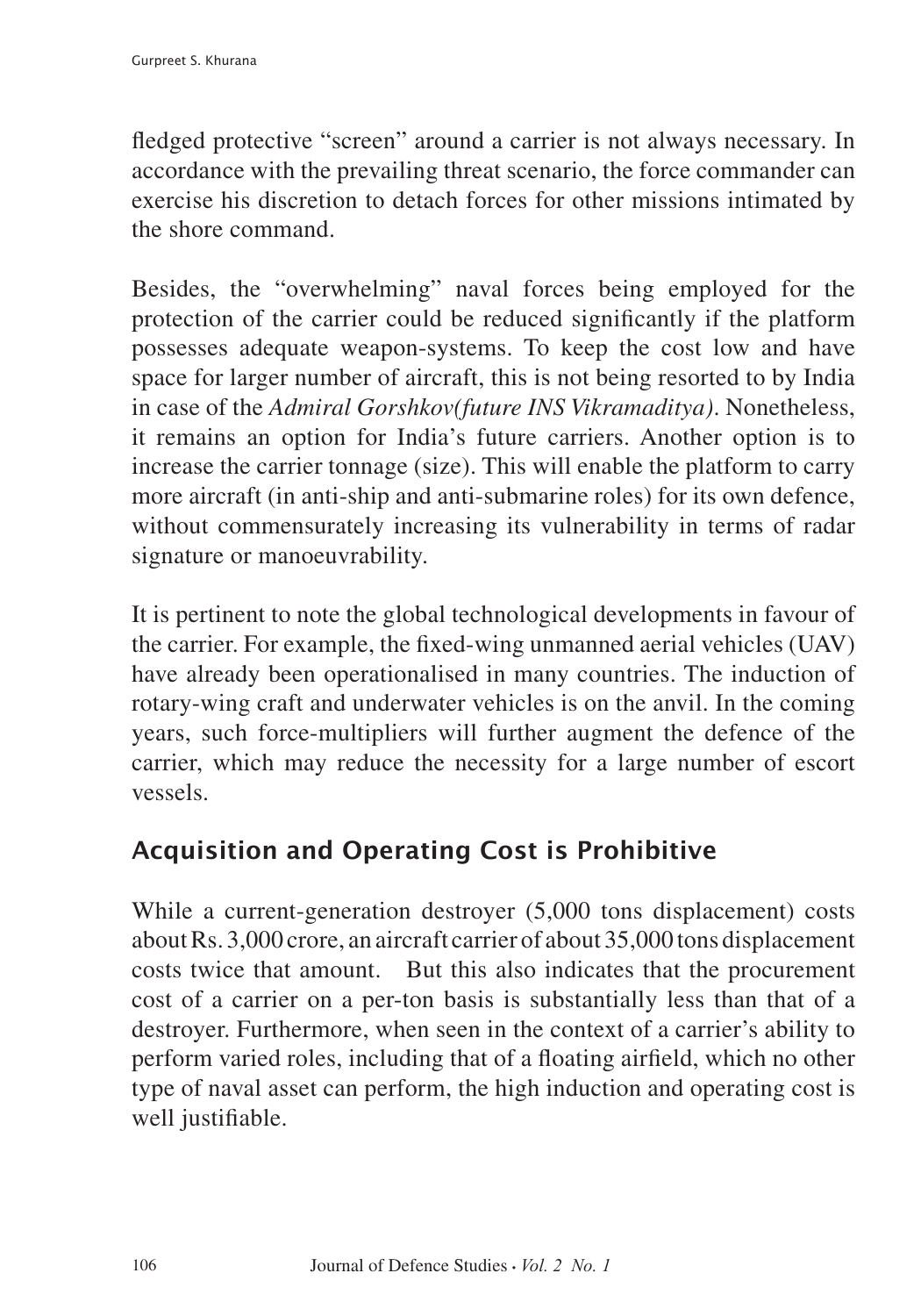During the aircraft carrier debate in Australia in the 1970s, one of the proponents stated that "Virtually all weapon acquisitions are expensive; but a carrier to meet the… requirements need cost no more than two destroyers. And no other equipment acquisition can match the essential capability of the aircraft carrier at equivalent cost."8

#### Conclusion

Given the aforesaid considerations, prima facie, the imperative of including carriers in its naval doctrine far outweighs its cost, both financial and operational.

It is important to remember that many of the arguments against the carrier mentioned in this paper were used even before World War II. The statistics of the war pertaining to allied forces later disputed these – in comparison to 11 per cent carriers, the allies lost 18 per cent battleships, 33 per cent cruisers, 36 per cent frigates, 21 per cent sloops and 37 per cent submarines.<sup>9</sup> The post-Cold War global trends of carrier acquisitions are instructive. Despite the fact that only Indian and British carriers went into action in the Cold War-era, France, Italy, Spain and Thailand did not hesitate to acquire carriers.

Like India, China is another major regional power. With the exception of its maritime-territorial claims in the western Pacific, China's emerging vital interests are likely to be similar to those of India. Although China has not yet operationalised a carrier, it is more due to geo-strategic compulsions specific to it, rather than for any reason applicable in Indian context. Furthermore, while such compulsions are likely to persist in the foreseeable future, Beijing has maintained a long-term vision to acquire carriers and has also been working towards it, such as in terms of formal induction in January 2007 of the old Soviet Varyag as Shilang (hull no 83) and the ongoing negotiations with Russia to procure the carriercapable SU-33 naval aircraft.